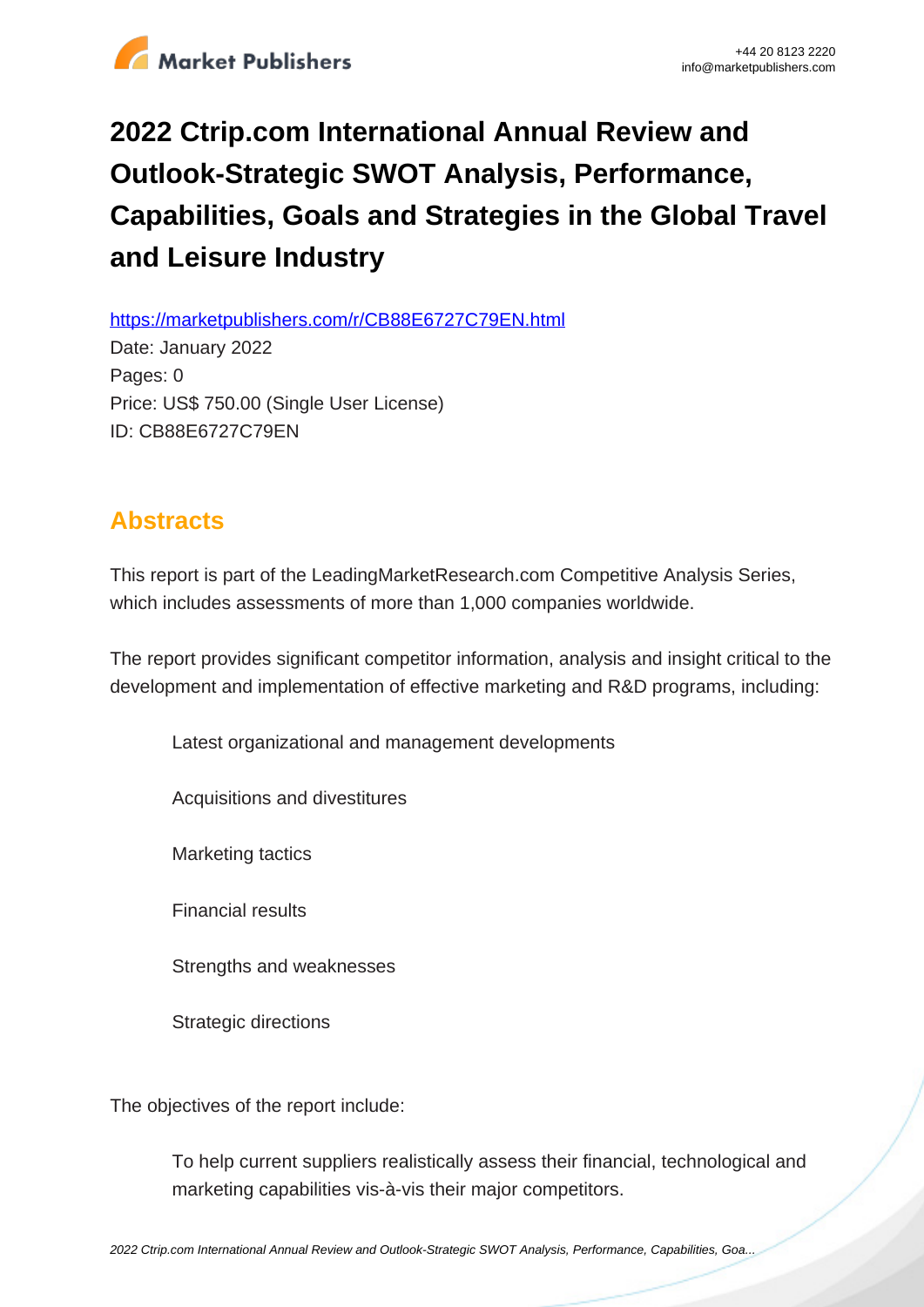

To assist potential market entrants in evaluating prospective acquisitions and joint venture candidates.

To complement the organizations' internal competitor information gathering efforts with objective analysis, data interpretation and insight.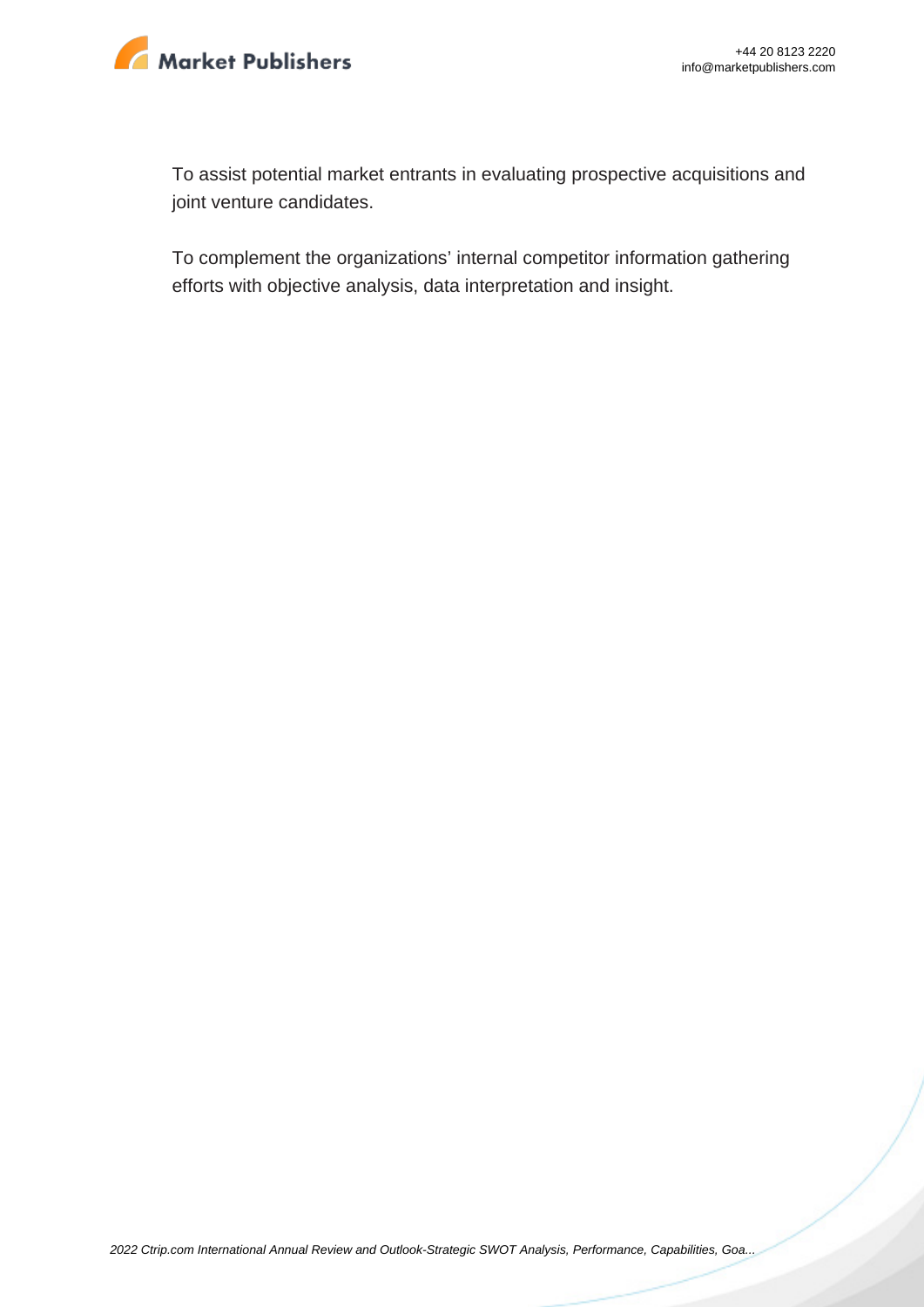

## I would like to order

Product name: 2022 Ctrip.com International Annual Review and Outlook-Strategic SWOT Analysis, Performance, Capabilities, Goals and Strategies in the Global Travel and Leisure Industry Product link: [https://marketpublishers.com/r/CB88E6727C79EN.html](https://marketpublishers.com/report/services/travel-leisure/ctripcom-international-annual-review-n-outlook-strategic-swot-analysis-performance-capabilities-goals-n-strategies-in-global-travel-n-leisure.html) Price: US\$ 750.00 (Single User License / Electronic Delivery) If you want to order Corporate License or Hard Copy, please, contact our Customer Service: [info@marketpublishers.com](mailto:info@marketpublishers.com)

## Payment

To pay by Credit Card (Visa, MasterCard, American Express, PayPal), please, click button on product page [https://marketpublishers.com/r/CB88E6727C79EN.html](https://marketpublishers.com/report/services/travel-leisure/ctripcom-international-annual-review-n-outlook-strategic-swot-analysis-performance-capabilities-goals-n-strategies-in-global-travel-n-leisure.html)

To pay by Wire Transfer, please, fill in your contact details in the form below:

First name: Last name: Email: Company: Address: City: Zip code: Country: Tel: Fax: Your message:

\*\*All fields are required

Custumer signature

Please, note that by ordering from marketpublishers.com you are agreeing to our Terms & Conditions at<https://marketpublishers.com/docs/terms.html>

To place an order via fax simply print this form, fill in the information below and fax the completed form to +44 20 7900 3970